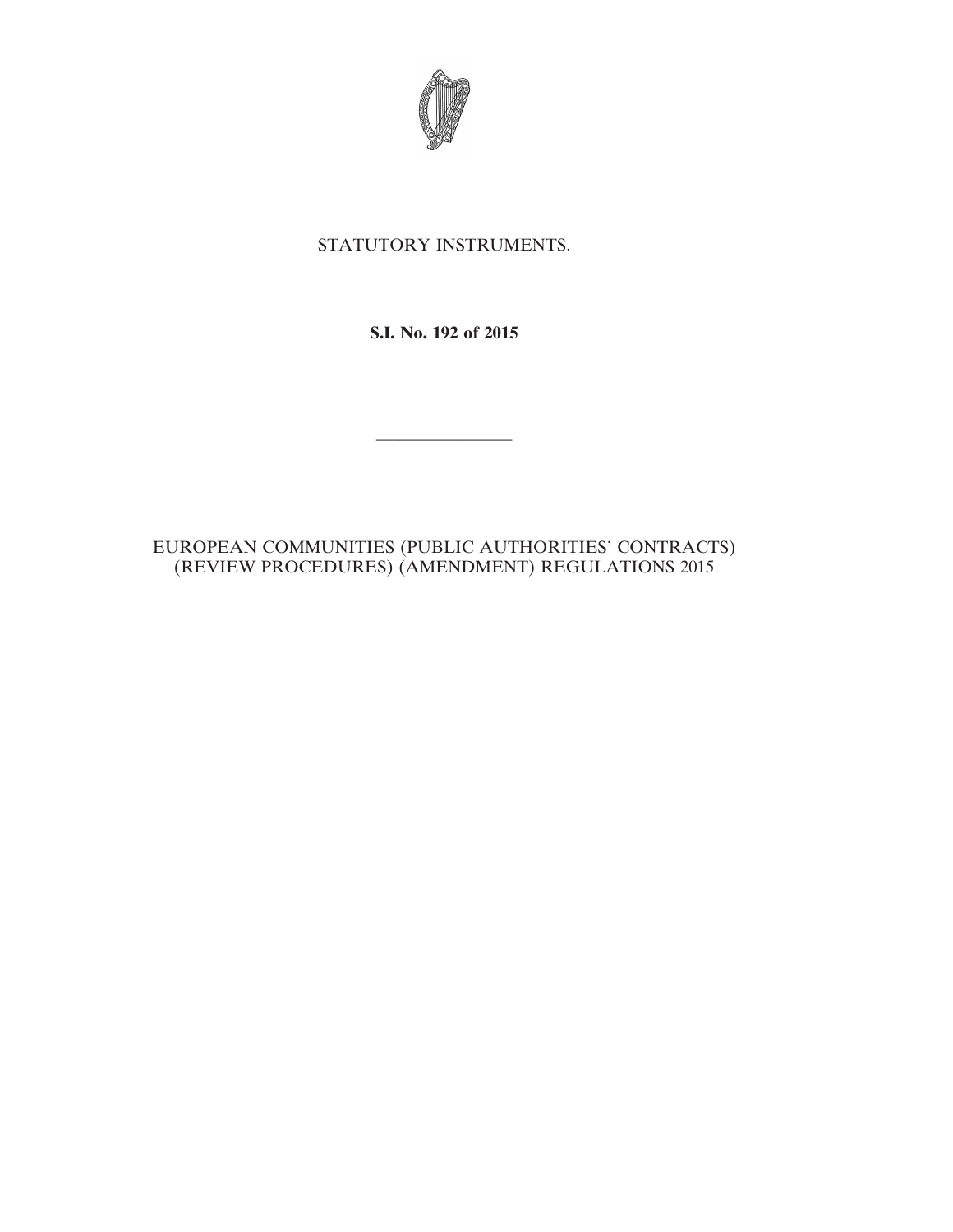## EUROPEAN COMMUNITIES (PUBLIC AUTHORITIES' CONTRACTS) (REVIEW PROCEDURES) (AMENDMENT) REGULATIONS 2015

I, BRENDAN HOWLIN, Minister for Public Expenditure and Reform, in exercise of the powers conferred on me by section 3 of the European Communities Act 1972 (No. 27 of 1972), and for the purpose of giving further effect to Council Directive 89/665/EEC<sup>1</sup>, as amended by Directive 2007/66/EC<sup>2</sup>, hereby make the following regulations:

## *Citation*

1. These Regulations may be cited as the European Communities (Public Authorities' Contracts) (Review Procedures) (Amendment) Regulations 2015.

### *Definition*

2. In these Regulations the "Principal Regulations" means the European Communities (Public Authorities' Contracts) (Review Procedures) Regulations 2010 (S.I. No. 130 of 2010).

## *Application of Regulations*

3. The amendments effected by these Regulations, in so far they relate (in any respect) to, or operate in consequence of, an application under Regulation 8 of the Principal Regulations, shall apply irrespective of whether the particular application under that Regulation was made on or before, or is made after, the date of the making of these Regulations.

### *Amendment of Regulation 5 of the Principal Regulations*

4. Regulation 5 of the Principal Regulations is amended by inserting the following after paragraph (4):

"(5) For the avoidance of doubt, nothing in the subsequent provisions of these Regulations enables a Court to make an order permitting a reviewable public contract to be concluded during the period specified in paragraph  $(1).$ ".

#### *Amendment of Regulation 8 of the Principal Regulations*

5. (1) Regulation 8 of the Principal Regulations is amended, in paragraph  $(1)(a)$ , by substituting "an order to correct an alleged infringement or prevent further damage" for "interlocutory orders with the aim of correcting an alleged infringement or preventing further damage".

(2) Regulation 8 of the Principal Regulations is further amended by substituting the following for paragraph (2):

1 OJ No. L395, 30.12.1989, p.33. 2 OJ No. L335, 20.12.2007, p.31.

> *Notice of the making of this Statutory Instrument was published in "Iris Oifigiúil" of* 15*th May*, 2015.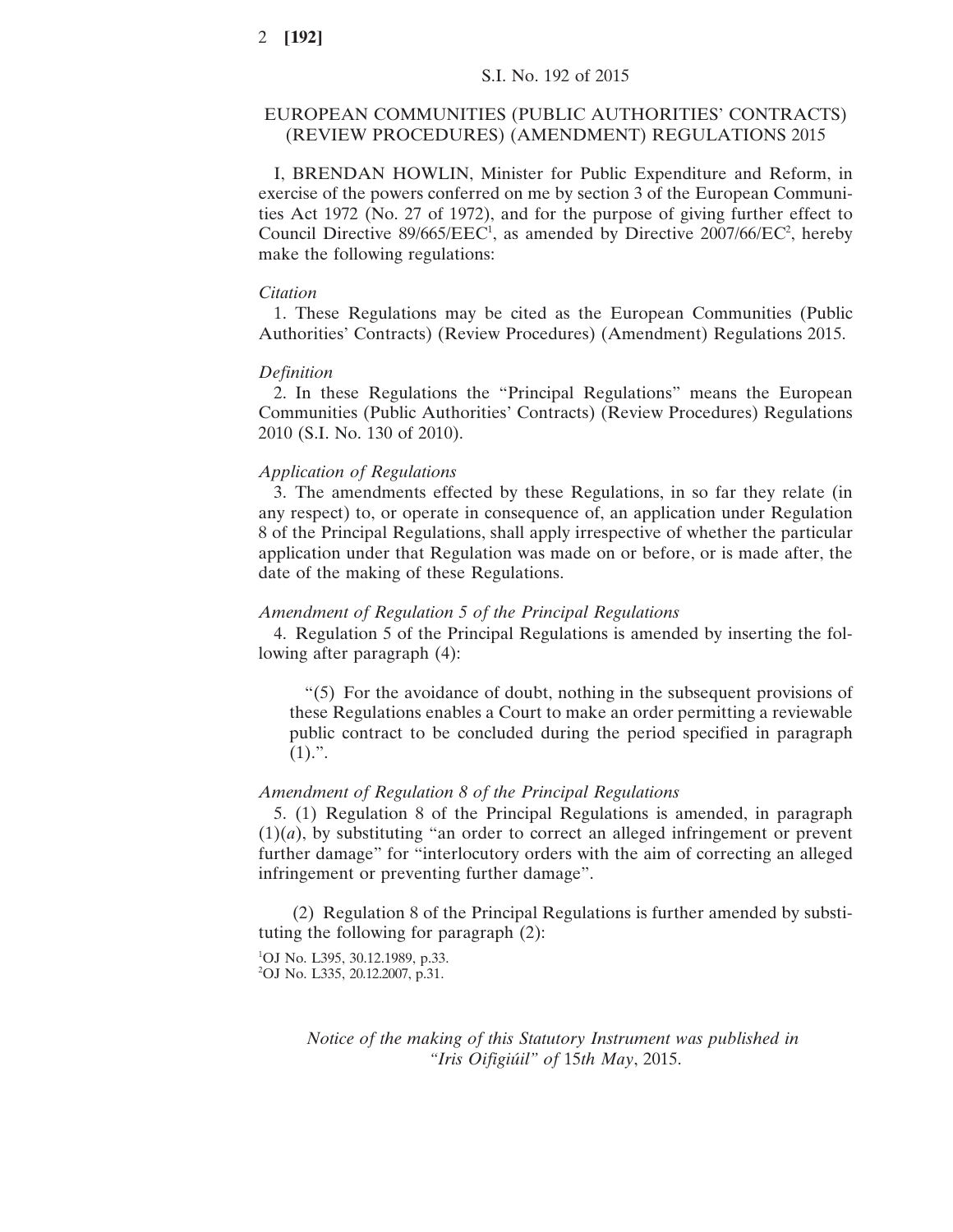$(2)$  If a person applies to the Court under paragraph  $(1)$ , the contracting authority shall not conclude the contract until—

(*a*) the Court has determined the matter, or

(*b*) the Court gives leave to lift any suspension of a procedure, or

(*c*) the proceedings are discontinued or otherwise disposed of,

but this is subject to paragraph (2A).

(2A) Notwithstanding that—

(*a*) an application has been made under paragraph (1), and

(*b*) the matter concerned has not been determined by the Court,

the contracting authority may conclude the contract if, on application to the Court under Regulation 8A, the Court so orders.".

(3) Regulation 8 of the Principal Regulations is further amended, in paragraph (6), by inserting "or the contracting authority" after "eligible person".

*Exception to prohibition in Regulation 8(2) of the Principal Regulations*

5. The Principal Regulations are amended by inserting the following after Regulation 8:

### "*Exception to prohibition in Regulation 8(2)*

8A. (1) On application made to it under this Regulation by the contracting authority, the Court may, notwithstanding the matters referred to in Regulation 8(2A)(*a*) and (*b*), make an order permitting the contracting authority to conclude the contract referred to in Regulation 8(1).

(2) When deciding whether to make an order under this Regulation—

- (*a*) the Court shall consider whether, if Regulation  $8(2)(a)$  were not applicable, it would be appropriate to grant an injunction restraining the contracting authority from entering into the contract, and
- (*b*) only if the Court considers that it would not be appropriate to grant such an injunction may it make an order under this Regulation.

(3) The Court may, if it considers just to do so, specify in the order it makes under this Regulation that the order shall operate subject to there being satisfied one, or more than one, condition that it determines to be appropriate and specifies in the order.

(4) A person who has applied to the Court under this Regulation shall give the eligible person concerned notice of the application by serving a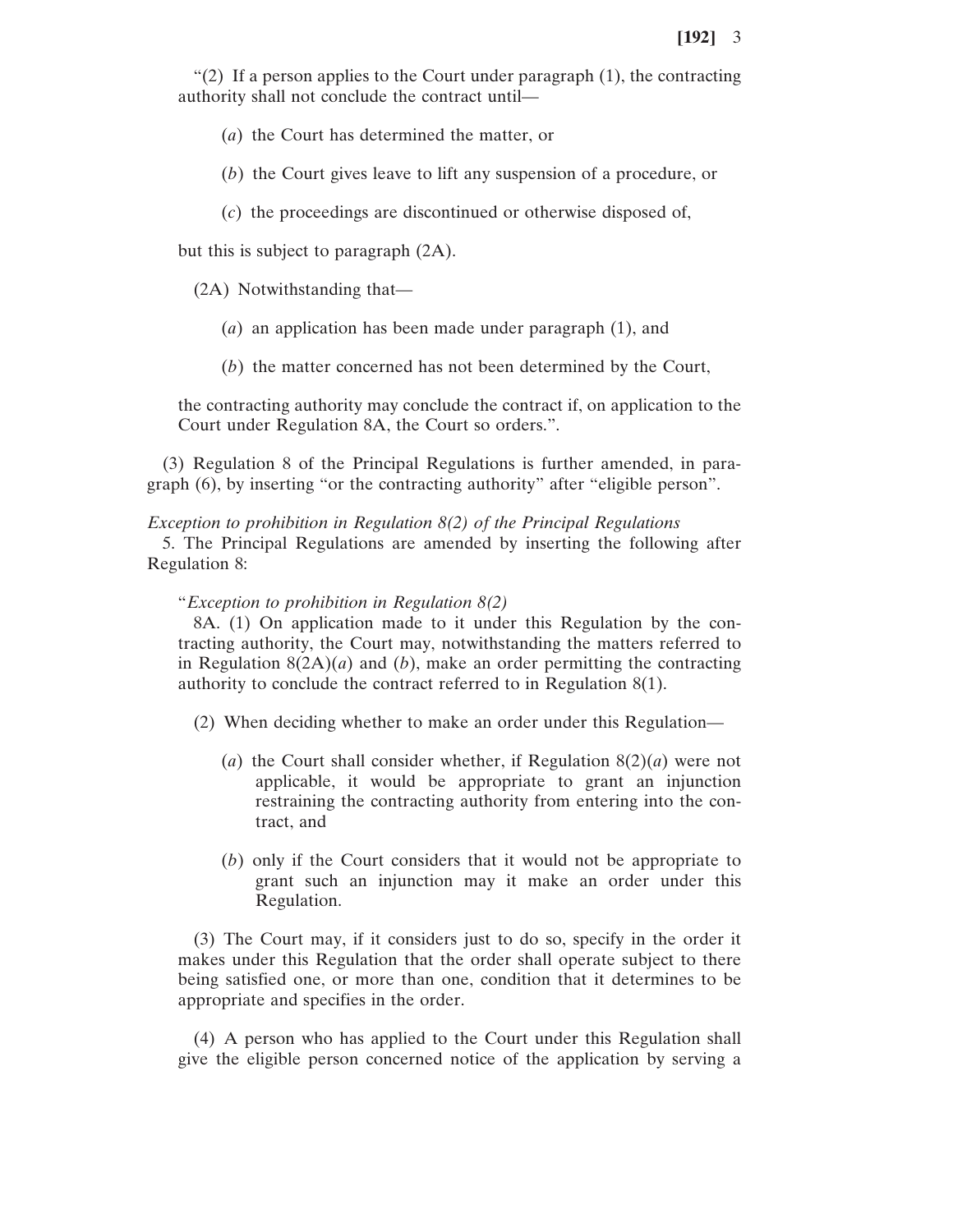## 4 **[192]**

copy of the originating motion on the eligible person as soon as reasonably practicable.".

## *Amendment of Regulation 11 of the Principal Regulations*

6. Regulation 11 of the Principal Regulations is amended by inserting the following after paragraph (1):

"(1A) The reference in paragraph  $(1)(b)(ii)$  to the contracting authority having concluded the contract (the 'relevant act') before the Court has made its decision does not include a reference to either of the following cases—

- (*a*) a case in which the Court has made an order under Regulation 8A permitting the relevant act, or
- (*b*) if such an order has been made but is specified to operate subject to one, or more than one, condition being satisfied, a case in which the relevant act complies with that condition or those conditions.".



GIVEN under my Official Seal, 30 April 2015.

> BRENDAN HOWLIN, Minister for Public Expenditure and Reform.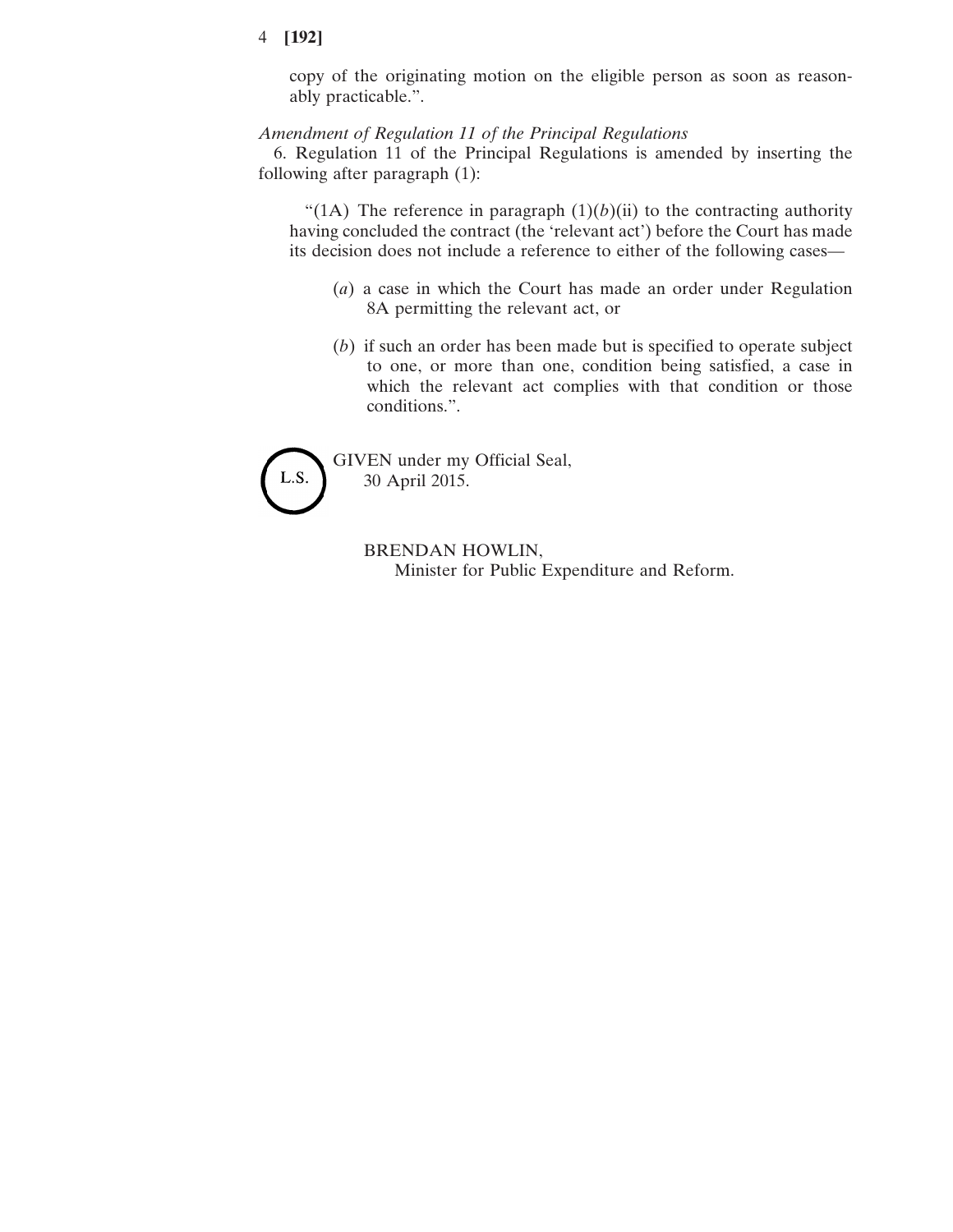**[192]** 5

## EXPLANATORY NOTE

*(This note is not part of the Instrument and does not purport to be a legal interpretation)*

These Regulations amend the European Communities (Public Authorities' Contracts) (Review Procedures) Regulations 2010 (S.I. 130 of 2010).

These Regulations allow the Court jurisdiction to lift the automatic suspension of the procedure for the award of a contract in certain cases.